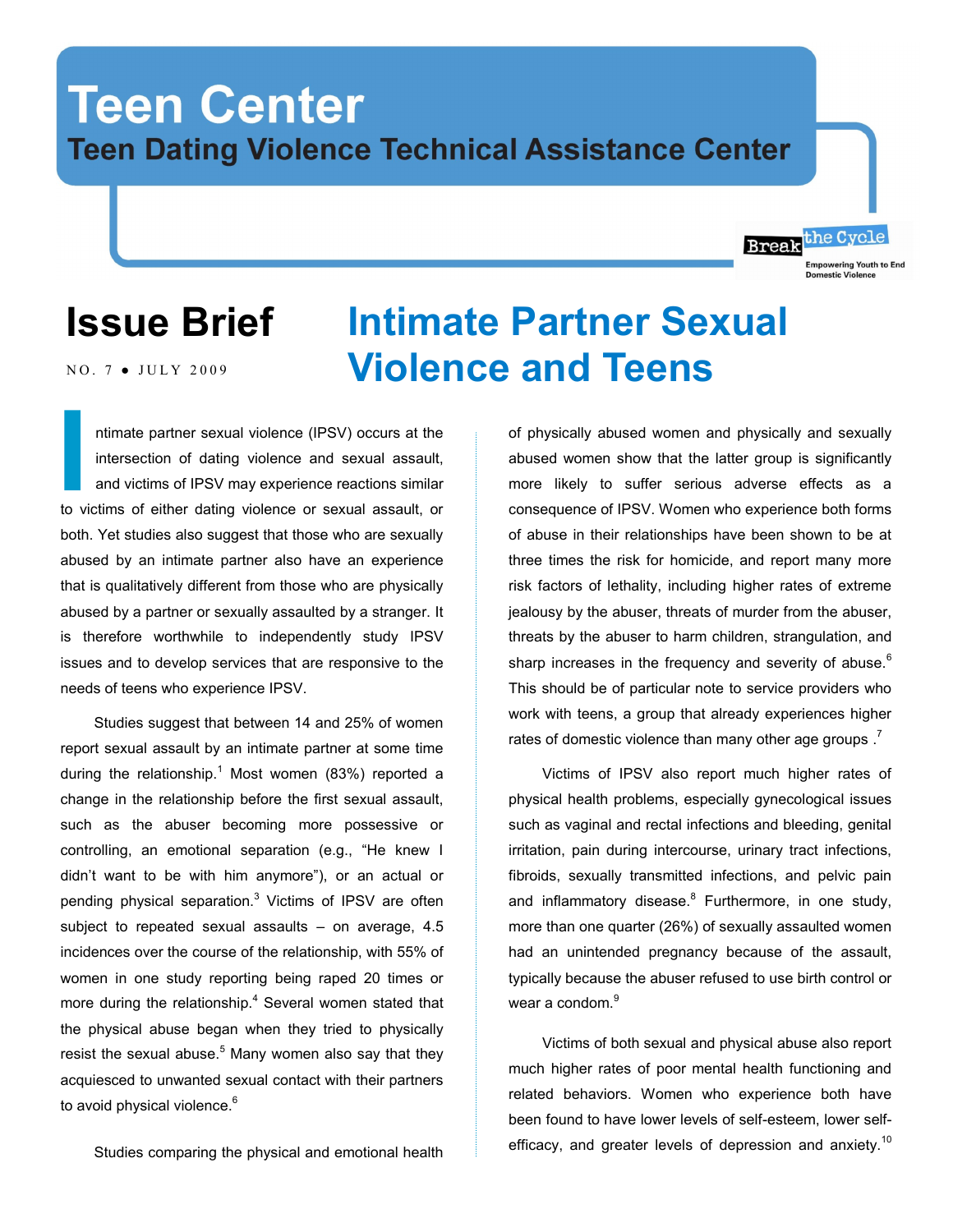**For many victims of IPSV, the sexual assault is worse than the physical abuse.**



# **Teen Center**

**202.824.0707**

**teencenter@ breakthecycle. Org**

**www. breakthecycle. org**

They also reported more symptoms of Post-Traumatic Stress Disorder, such as sleep disturbances, feelings of numbness, and a disinterest in life.<sup>11</sup> About one-third of IPSV victims also reported that they began or increased their use of alcohol, nicotine, or drugs as a way to cope with the emotional trauma of the sexual assaults.<sup>12</sup> In one study, 22% of those experiencing both physical and sexual violence had threatened or tried to commit suicide within the previous 90 days, as compared with 4% of those who had only been physically abused.<sup>13</sup>

Currently, there is limited research on the topic of IPSV, and that which does exist focuses almost exclusively on adult victims. We can, however, draw connections between this research and what Break the Cycle has learned from its work with teens to begin to develop an understanding of IPSV in teen relationships. Research on teen dating violence strongly indicates that teens' experiences of abuse are similar in many ways to that of adults, allowing us to conclude that much of this information is likely applicable to teen relationships. For example, since teens experience abuse at the same – or higher – rates as adults.<sup>14</sup> we can estimate that, at the least, anywhere from 14- 25% of teens are sexually assaulted by an intimate partner, and that approximately 60% of teens who are physically abused are also sexually assaulted. Additionally, given that the first incident of abuse happens on average at age  $15^{15}$ , it is reasonable to conclude that, by that age, many teens have already experienced IPSV.

In a teen relationship where there are already elements of dating violence, sexual assault is used by the abuser as another tool to exert control over his partner, and IPSV almost always occurs alongside other forms of intimidation and abuse. During an incident of physical violence, unwanted sexual contact may be a way for one teen to assert his power, similar to his reaching for a weapon. Independently, sexual assault can be used to further humiliate, degrade, punish, or "take ownership" of the victim. Moreover, we know that abuse often escalates when the teen victim takes steps to leave, which supports reports that sexual abuse often begins when there is a change in the relationship. For many victims of IPSV, the sexual assault is worse than the physical abuse, primarily because the assault violates the trust and respect that tends to be characteristic of sexual contact between partners. This may be especially true for teen victims, who are likely to have their first intimate or sexual experiences with their abusive partner. Additionally, the health studies suggest that the cumulative effects of physical and sexual abuse are more sever and in some ways qualitatively different than experiencing physical abuse alone. Since teen dating violence victims are already more vulnerable to many of these physical and emotional health concerns, the experience of IPSV only augments the adverse health impacts for teenagers.

#### **Reporting and Responses**

In general, sexual assaults are less likely to be reported than physical assaults, and even less so when the assailant is an intimate partner. Only 26% of IPSV victims told someone about the first sexual assault, usually a family member or friend.<sup>16</sup> About 6% contacted the police following the first assault, 8% applied for a protection order (most waited several years after the first assault before applying for an order), 9% received medical care, and  $3\%$  sought counseling.<sup>17</sup> Teens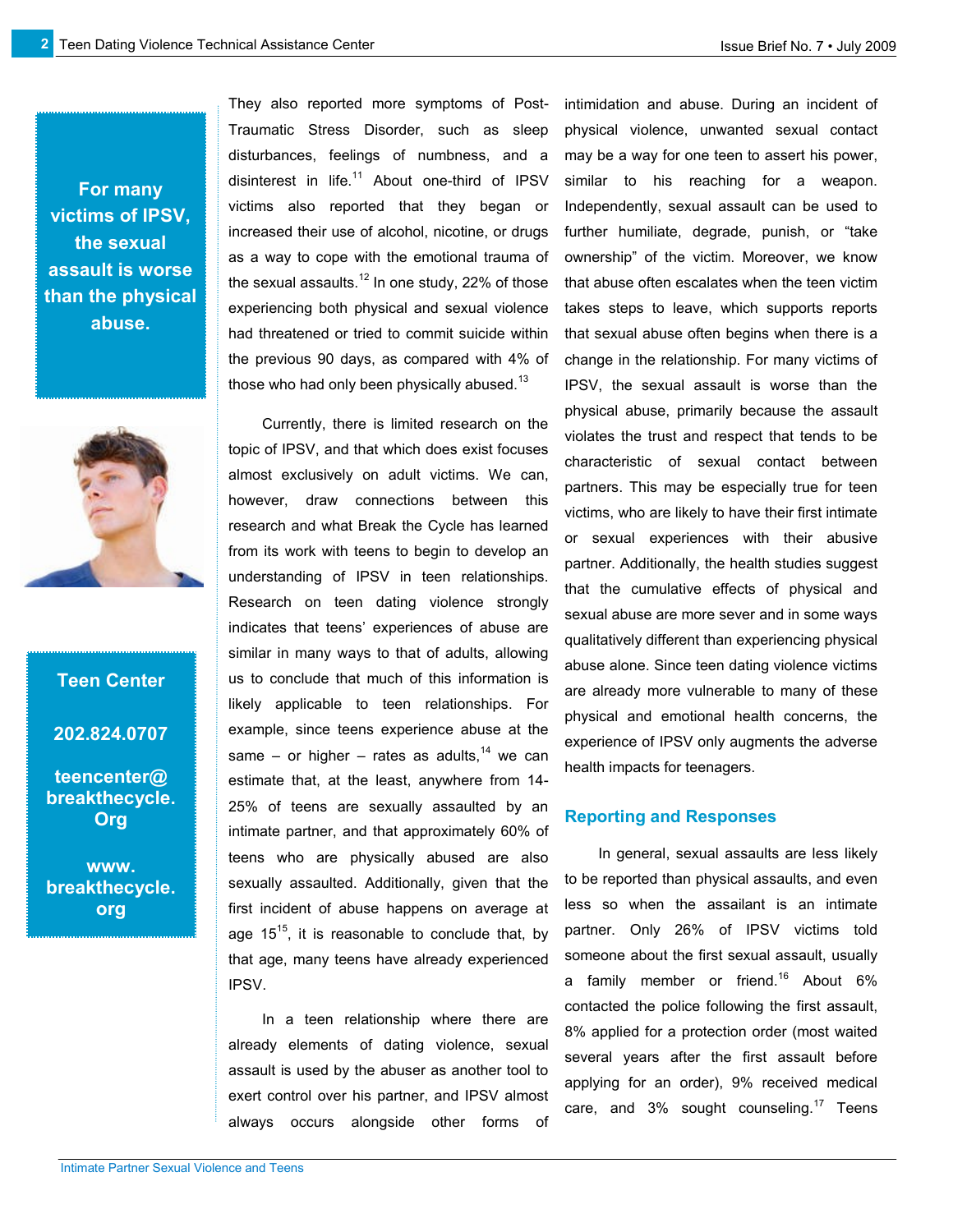**3**

experiencing dating violence already have a very low rate of reporting, and it is probable that teens experiencing IPSV will report at even lower rates. If teens are not talking to anyone about the abuse then they are also not receiving important help, such as medical care and mental health service – help that teen victims very much need.

These low reporting rates can be attributed to a number of barriers that victims of IPSV, and teen victims in particular, face. Many teens say that they do not seek help because of concerns about anonymity and confidentiality. Victims also commonly cite fear of retaliation from the abuser or third parties, shame, and embarrassment as reasons they do not report the assaults. Many choose not to involve the police or the legal system because they do not believe that those resources will take IPSV seriously or that they will be able to offer any help. Another factor in the underreporting of IPSV is society's emphasis on the importance of being in a relationship. Women are often advised to put up with unwanted sexual contact and told that it is their duty to have sex with their partner or, frequently for teens, that they are lucky to be in a relationship and/or having sex at all. Teens are especially susceptible to societal messages about relationships since they have such limited experience with dating, sex, and love. For many teens, the relationship with an abusive partner is their first intimate relationship and the first time they engage in sexual activity with another person. Teens may be confused about what a healthy relationship entails or have skewed expectations of what one will be like. Consequently, teens often romanticize jealous behaviors and justify controlling and coercive

actions as indicative of passion and love.

Intimate partner offenders are also able to take advantage of the relationship context, using it to make themselves seem like "nice guys" and playing into society"s biases that intimate offenders are somehow not as dangerous or problematic as stranger sexual offenders. Teen offenders may know that their partners are inexperienced and insist that sexual contact – even if unwanted  $-$  is a necessary part of a relationship. Or abusers may capitalize on the fragile self-esteem that often accompanies puberty, adolescence, and emerging sexuality as a way to further control their partner. Because of these dynamics, teen victims often have complex feelings about the abuse; they may continue to love the offender, blame themselves for the abuse, have difficulty recognizing that they are being abused, and feel embarrassed, shameful, or guilty.

While few reach out for help, contact with the justice system – either through the police or a protective order – has been associated with up to a 70% reduction in the risk of re-assault.<sup>18</sup> Reporting also initiates responses from service providers that can be critical in getting victims the help they need. For example, reporting to the police triggers the collection of forensic evidence, which is performed by a medical provider who can help ensure the victim gets necessary medical care. Calling a dating violence hotline may encourage a victim to apply for a protection order. Consequently, routine assessment for sexual assault must be part of standard justice and health services, as well as all domestic/dating violence and victim services organizations. Providers should be equipped to give victims information on the associated mental and physical health concerns, including homicide, associated with IPSV and offer

**Stay on the lookout for upcoming webinars on other issues affecting service providers who work with teens at the Teen Center website.**

**Many teen victims of IPSV do not consider their experiences to have been sexual assault.**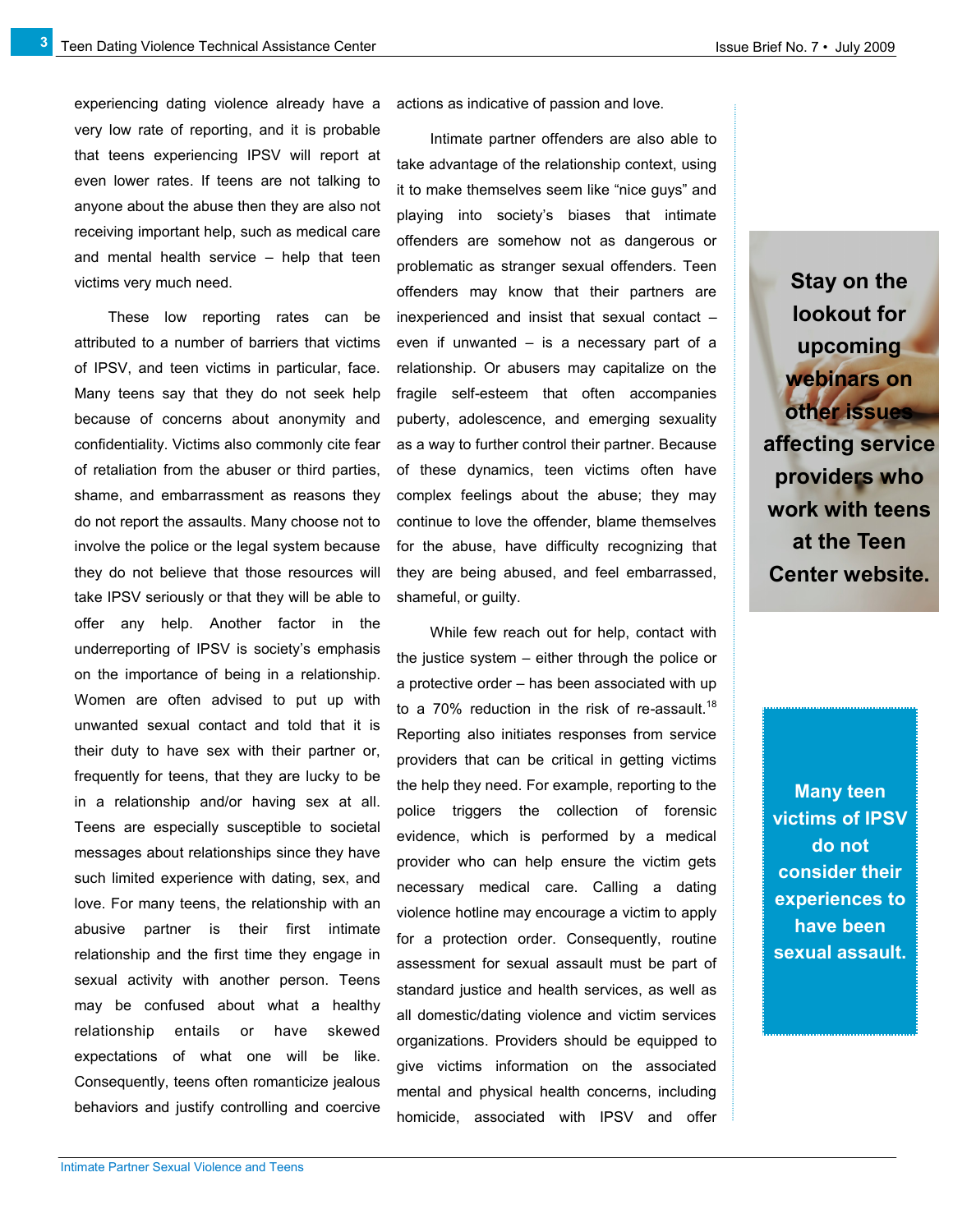homicide, associated with IPSV, and offer referrals to medical, legal, and other resources.

#### **Challenges for Service Providers**

**4**

- The context of IPSV may make pursuing legal remedies more difficult.
	- Teens experiencing IPSV often behave differently from what the public expects of "real" sexual assault victims. Teens often do not scream or resist during an assault, continue to have contact with their abuser, and may even "consent" to sexual activity with their abuser at some later time.
	- $\diamond$  Teens are often reluctant to testify, usually because they fear retaliation by the abuser, are ashamed of their experiences, or find the court system intimidating.
	- $\Diamond$  Rape shield laws, which exclude evidence of a victim"s past sexual conduct, may be helpful if the teen has consented to sexual activity with the abuser in the past. But these laws may also pose a challenge in trying to establish a pattern and history of past sexual coercion .
	- $\diamond$  Judges may not allow evidence of physical and emotional abuse into a case regarding sexual assault, which can pose a challenge since the history of abuse can be essential to proving why it may appear that a victim "consented" to sexual contact but was in fact coerced, threatened, or intimidated into "consenting".
- Many teen victims of IPSV do not consider their experiences to have been sexual assault.
	- $\diamond$  Because of their inexperience, teens may be confused about what is and is not acceptable in a dating or sexual relationship.
	- Cultural messages perpetuate a sense of entitlement to complete access to one"s intimate partner and the mistaken belief that once part-

ners begin having sex, consent exists permanently and cannot be withdrawn.

- $\diamond$  Teens may especially susceptible to belief structures based in religion, culture, economic background, and/or sexual orientation that complicate their understanding of what constitutes sexual assault.
- $\Diamond$  Many sexual assaults perpetuated by intimate partners are "non-violent" or unaccompanied by physical abuse, which can make it more difficult for teens to interpret their experience as an assault.

### **Tips for Overcoming Obstacles and Helping Teens Experiencing IPSV**

The National Sexual Violence Resource Center inventoried victim services programs across the country and found that out of 1,649 domestic violence organizations, about half also offered services explicitly geared toward sexual assault, but the actual extent to which these programs addressed sexual victimization varied widely. This, along with research on IPSV, indicates that agencies need to continue to develop services that go beyond just recognizing that sexual assault occurred within an abusive relationship – or that additional domestic violence dynamics were present during a sexual assault – and instead respond to the multiple, complex, and particular needs of those who experience IPSV. Below are some key tips that can help service providers working with teen victims of IPSV.

- Recognize that teens experiencing IPSV are at an increased risk of death or serious physical harm.
	- $\Diamond$  Know the warning signs of lethality and ask questions that allow you to get a better understanding of the risk factors present in the teen"s relationship.
	- $\Diamond$  Gently but clearly tell the teen that you are concerned for his safety, talk to him about safety planning and what to do in an emergency, and make appropriate referrals.